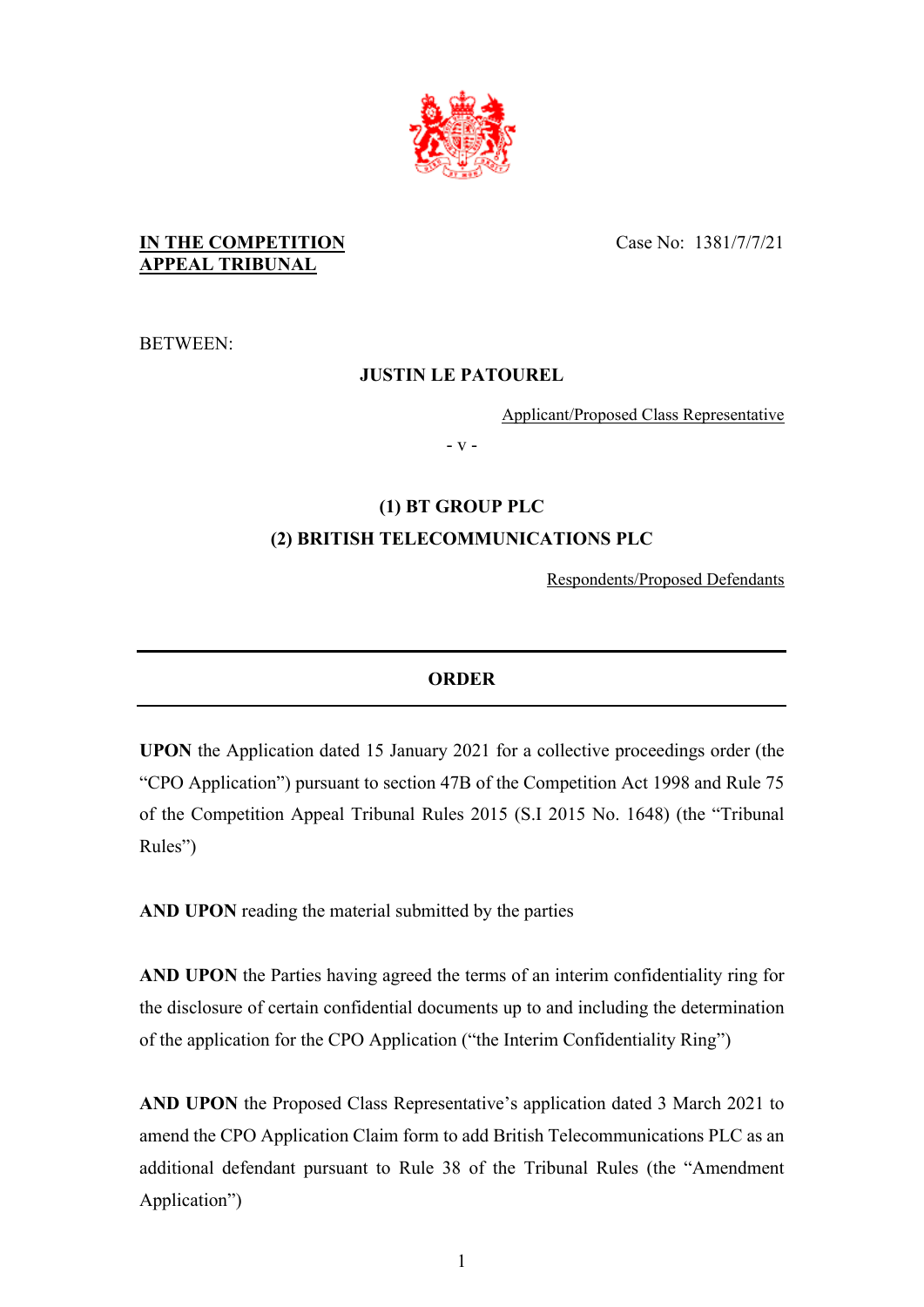**AND UPON** hearing Leading Counsel for the Applicant and Leading Counsel for the Respondents at a case management conference on 4 March 2021

### **IT IS ORDERED THAT:**

### **Forum**

1. Pursuant to Rules 18, 52 and 74 of the Tribunal Rules, the proceedings be treated as proceedings in England and Wales.

### **Disclosure**

- 2. The Respondents disclose to the Applicant by 4pm on 9 March 2021 the confidential versions of the documents in Annex A to this Order which are in their possession.
- 3. The Applicant disclose to the Respondents by 4pm on 9 March 2021 confidential versions of the documents in Annex B to this Order.
- 4. A Party may choose to disclose the documents referred to in paragraphs 2 and 3 above, and any other documents in respect of which a claim for confidentiality is made (whether pursuant to the terms of the Interim Confidentiality Ring or by way of request to the Tribunal by that party pursuant to Rule 101 of the Tribunal Rules), into the Interim Confidentiality Ring, with liberty to apply in due course should amendments to or an extension of that arrangement be necessary.

### **Response and Reply to the CPO Application**

5. The Respondents file and serve (i) their response to the CPO Application, including any evidence, and (ii) any strike out and/or summary judgment application (if so advised), by 4pm on 30 April 2021.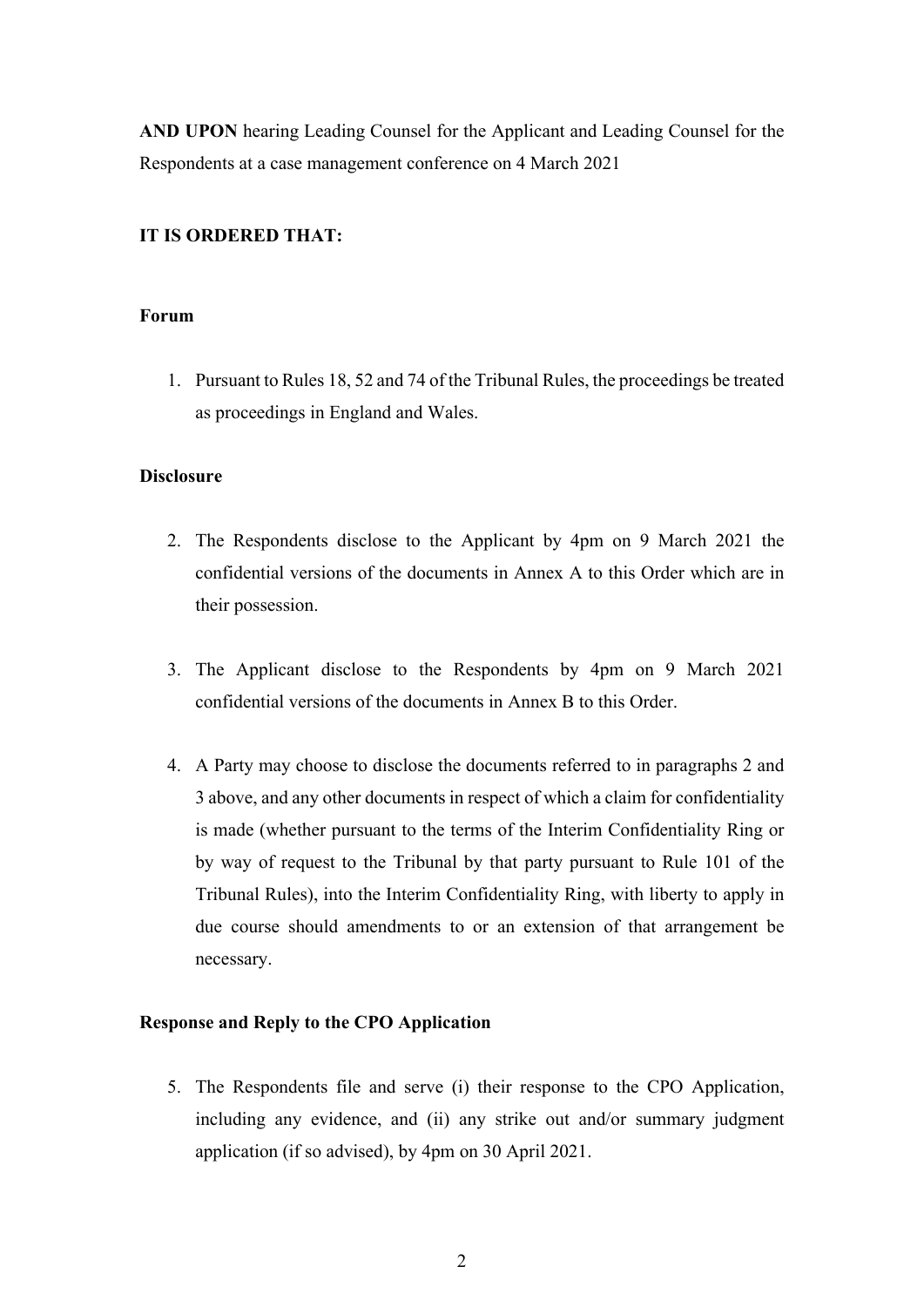6. The Applicant file and serve any reply to the Respondents' response, including any evidence, by 4pm on 28 May 2021.

## **Publicity**

- 7. The Applicant takes steps to publicise the CPO Application and publicise the Hearing Notice by 4pm on 9 March 2021 according to the proposal set out in section 5 and Appendix 5a of the Notice and Administration Plan exhibited as JLP1 to the First Witness Statement of Justin Le Patourel (the Proposed Class Representative) dated 15 January 2021.
- 8. The Applicant publicise by 4pm on 9 March 2021, in accordance with paragraphs 7, 10 and 11 of this Order, the right under Rule 76(10)(c) of persons with an interest to object to the CPO Application or the authorisation of the Proposed Class Representative.
- 9. The Applicant publicise by 4pm on 9 March 2021, in accordance with paragraphs 7, 10, 11 of this Order, the right under Rule 79(5) of members of the proposed class to make an application to the Tribunal for permission to make oral submissions at the hearing of the CPO Application.

# **Objections to the CPO Application and applications for permission to make observations**

- 10. Any person with an interest (including any member of the proposed class) may object to the CPO Application or the authorisation of the Proposed Class Representative by writing to the Tribunal stating their reasons for objecting by 4pm on 23 April 2021. Any member of the proposed class may also seek permission to make oral observations at the CPO Application Hearing, by making an application for such permission, with reasons, as part of his/her written objections.
- 11. Any third party with a legitimate interest (who is not a member of the proposed class) who seeks permission to make written and/or oral observations at the CPO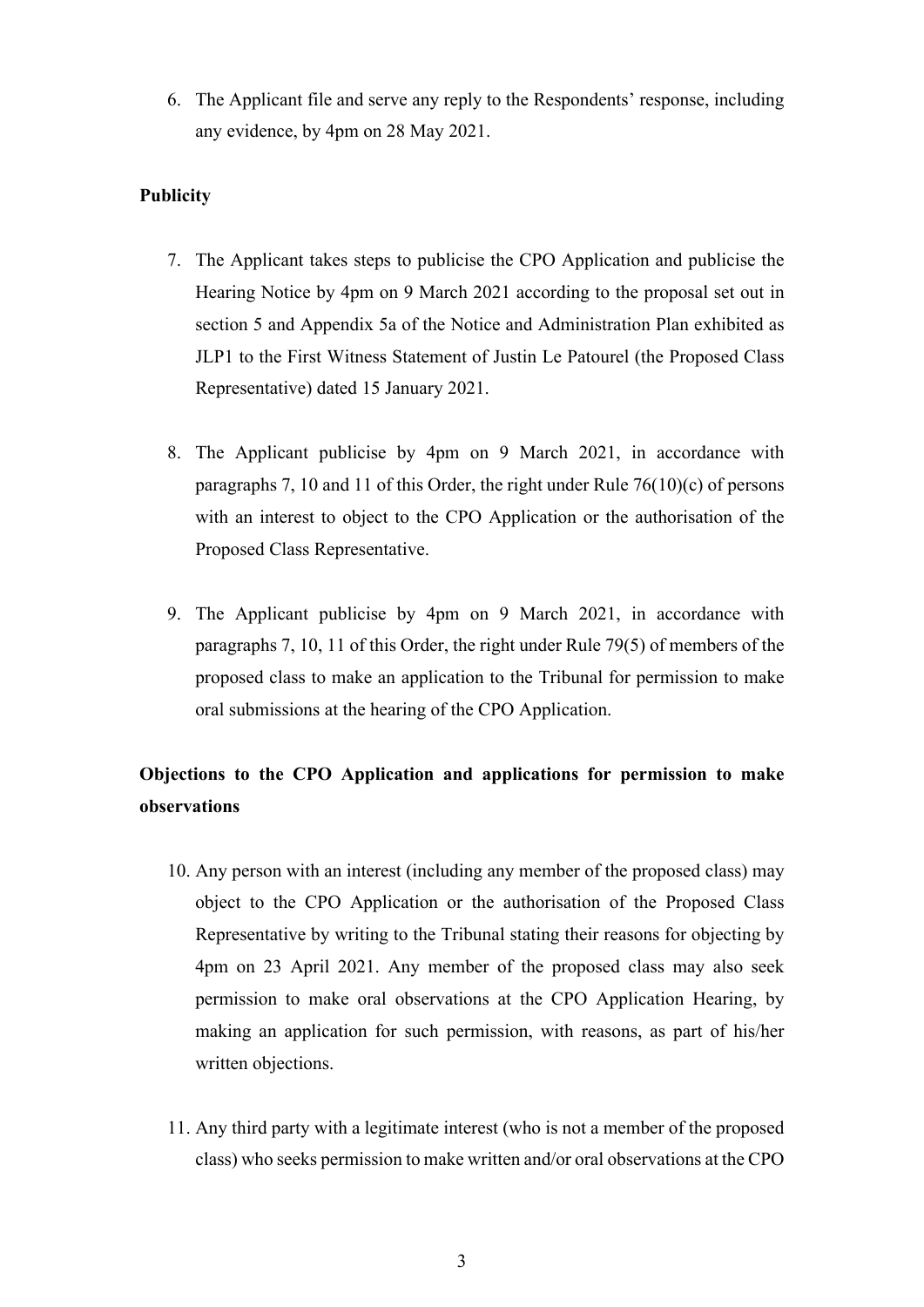Application hearing is to make such application, supported by reasons, by 4pm on 23 April 2021.

#### **Skeleton arguments and bundles**

- 12. The parties file and exchange any skeleton arguments by 4pm on 10 June 2021.
- 13. The Applicant file an agreed electronic bundle and an agreed electronic authorities bundle and five copies of an agreed hearing and authorities bundle by 4pm on  $3<sup>rd</sup>$  June 2021.

### **CPO Hearing**

- 14. A PTR hearing be listed for hearing on 27 May 2021 with a time estimate of 1 hour. If both parties are agreed that a PTR is unnecessary they are to inform the Tribunal as soon as possible.
- 15. The hearing of the CPO Application be listed for hearing on 24 25 June 2021 with a time estimate of 2 days.
- 16. Any summary judgment and/or strike out applications made by the Respondents (to be made in accordance with paragraph 5 above) shall be heard together with the CPO Application in accordance with paragraph 15 above.

### **The Amendment Application**

17. The Proposed Class Representative has permission pursuant to Rule 38 of the Tribunal Rules to amend his Claim Form in the form attached to the Amendment Application and, in particular, to add British Telecommunications PLC as the second Proposed Defendant, save that insofar as it is subsequently established by the Respondents that: (i) a 5-year limitation period applies in respect of any claims made by Proposed Class Members who are resident in Scotland and (ii) consequently, claims made against British Telecommunications PLC on behalf of Proposed Class Members resident in Scotland in respect of a period prior to 4 March 2016 are time-barred, then the Proposed Class Representative does not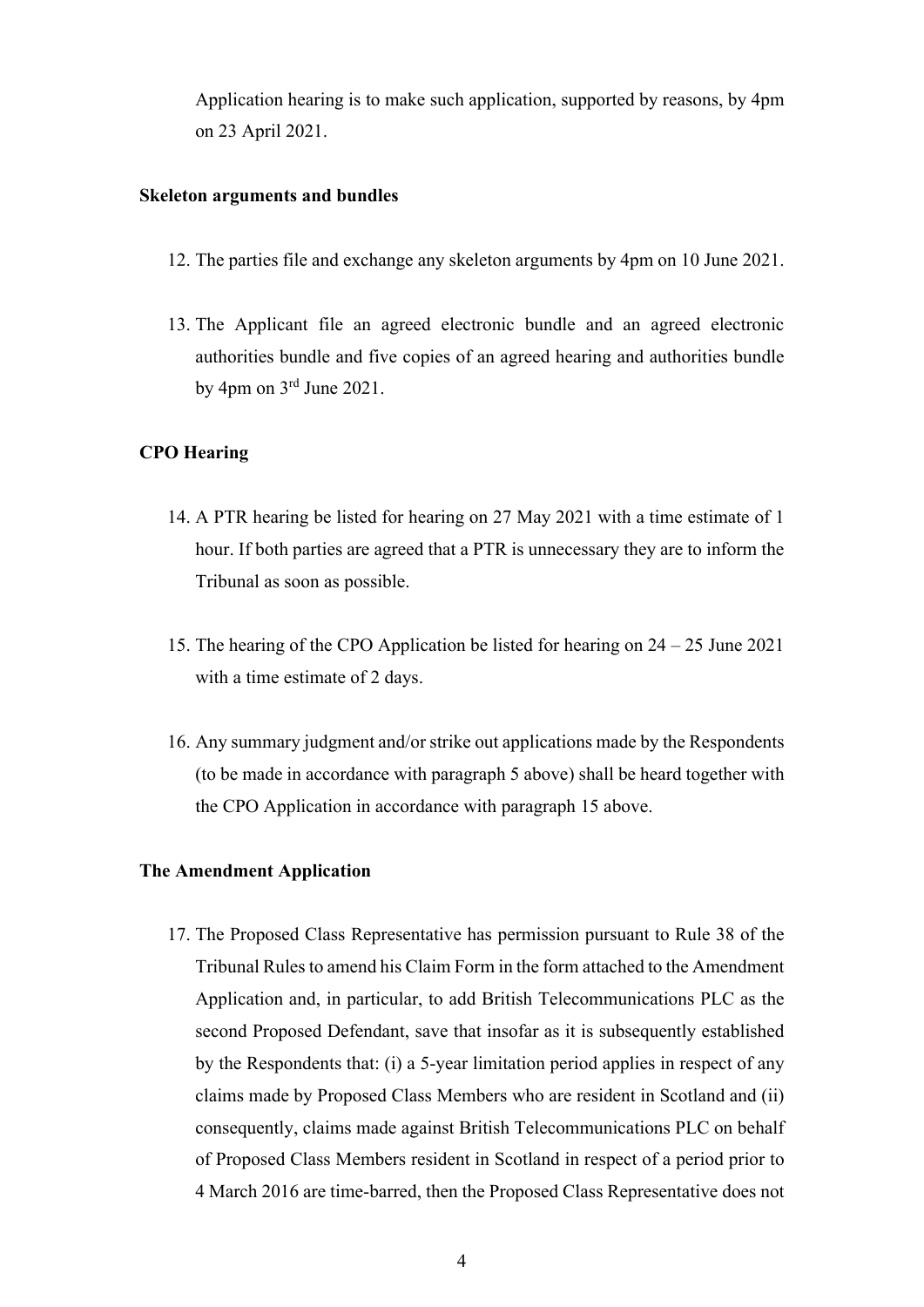have permission to add British Telecommunications PLC as a Proposed Defendant in respect of the time-barred part of any such claims.

## **General**

- 18. Costs be reserved.
- 19. There be liberty to apply.

**The Hon Mr Justice Waksman** Chairman of the Competition Appeal Tribunal

Made: 4 March 2021 Drawn: 9 March 2021